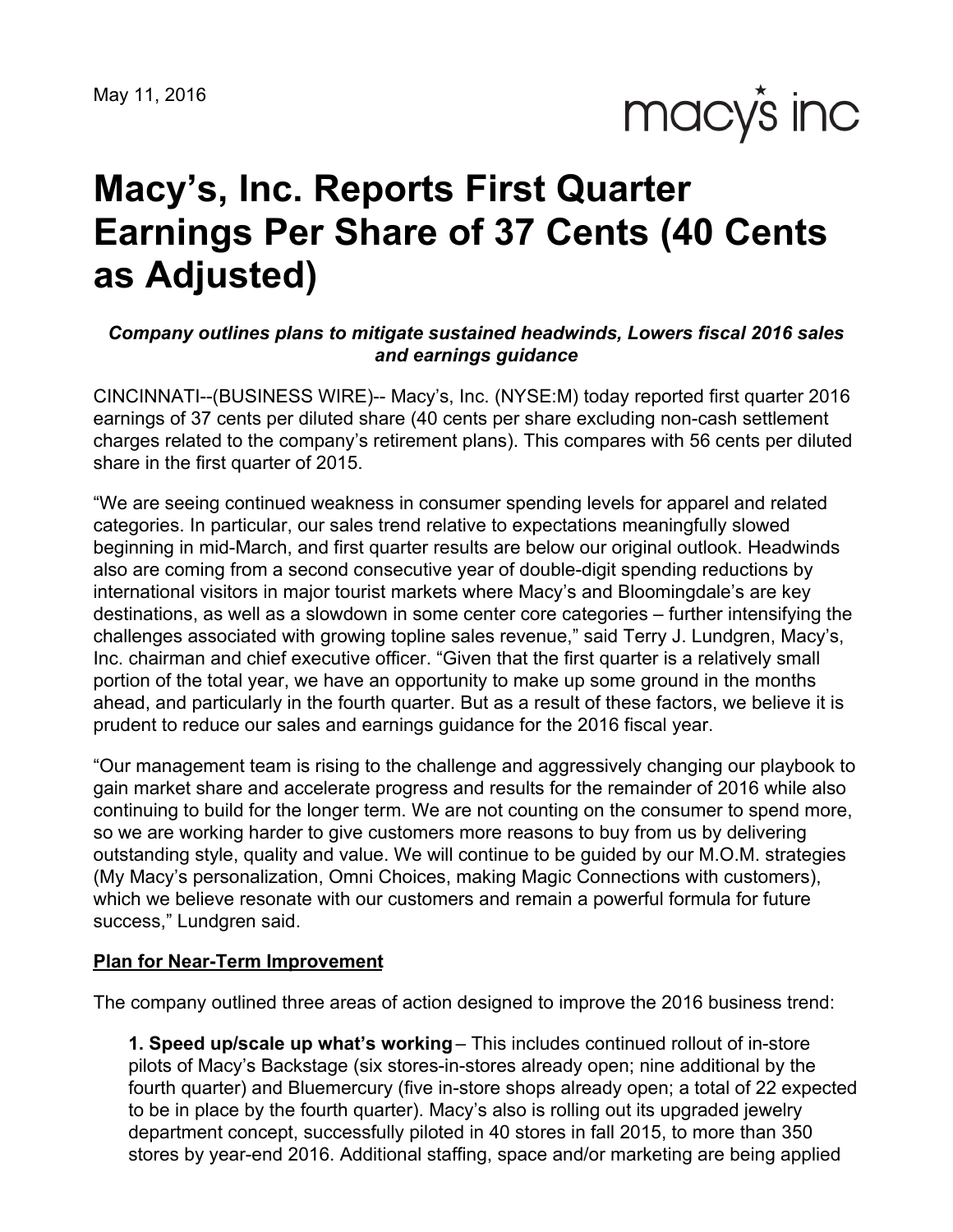to accelerate already-strong momentum in beauty categories, active products and experiences, and the Macy's Last Act clearance pricing programs.

**2. Excite customers with greater newness and more exclusive merchandise**– An array of new and exclusive product launches will be coming in the weeks and months ahead, including Love Bravery (clothing and accessories supported by Sir Elton John and Lady Gaga), WHT Space (a men's collection in collaboration with X Games Gold Medalist Shaun White), and new wearable technology from Samsung and other resources. A robust holiday gift strategy incorporates technology innovations in partnership with Brookstone, as well as whimsical merchandise in apparel, accessories and home.

**3. Intensify expense reduction efforts while investing in key areas of customer service** – As we pursue additional opportunities to moderate spending across the company, we are investing in front-line service (such as more full-time store associates and enhanced online customer support), and technology (including increased digital and mobile shopping functionality) at Macy's and Bloomingdale's.

"As we rebuild our business for a comeback that we expect will begin later this year, we continue to focus on agility and innovation – supporting and testing new ideas and approaches so we can identify the best way to serve evolving customer needs, and moving fast to scale up the most successful pilots on a broader basis to fully capture growth opportunities," Lundgren said.

#### **Real Estate**

We are continuing the previously announced process for maximizing the value of the company's real estate. Under the leadership of Douglas W. Sesler, our new senior-level real estate executive, and with the help of our advisors, we are evaluating proposals from potential partners for joint ventures or similar arrangements involving Macy's flagship locations and the company's mall-based store portfolio. These complex transactions are being thoroughly explored. Meanwhile, the company will continue its work to monetize unproductive real estate.

#### **First Quarter Sales**

Sales in the first quarter of 2016 totaled \$5.771 billion, a decrease of 7.4 percent, compared with sales of \$6.232 billion in the same period last year. The year-over-year decline in total sales reflects, in part, the 41 stores closed in 2015. Comparable sales on an owned plus licensed basis were down by 5.6 percent in the first quarter. On an owned basis, first quarter comparable sales declined by 6.1 percent.

In the first quarter, seven new freestanding Bluemercury beauty specialty stores were opened, and a Macy's jewelry specialty store was closed in Honolulu, HI, with the business transferred into the full-line Macy's store in the same mall.

#### **Operating Income**

Macy's, Inc.'s operating income totaled \$276 million or 4.8 percent of sales for the first quarter of 2016, compared to \$409 million or 6.6 percent of sales for the same period in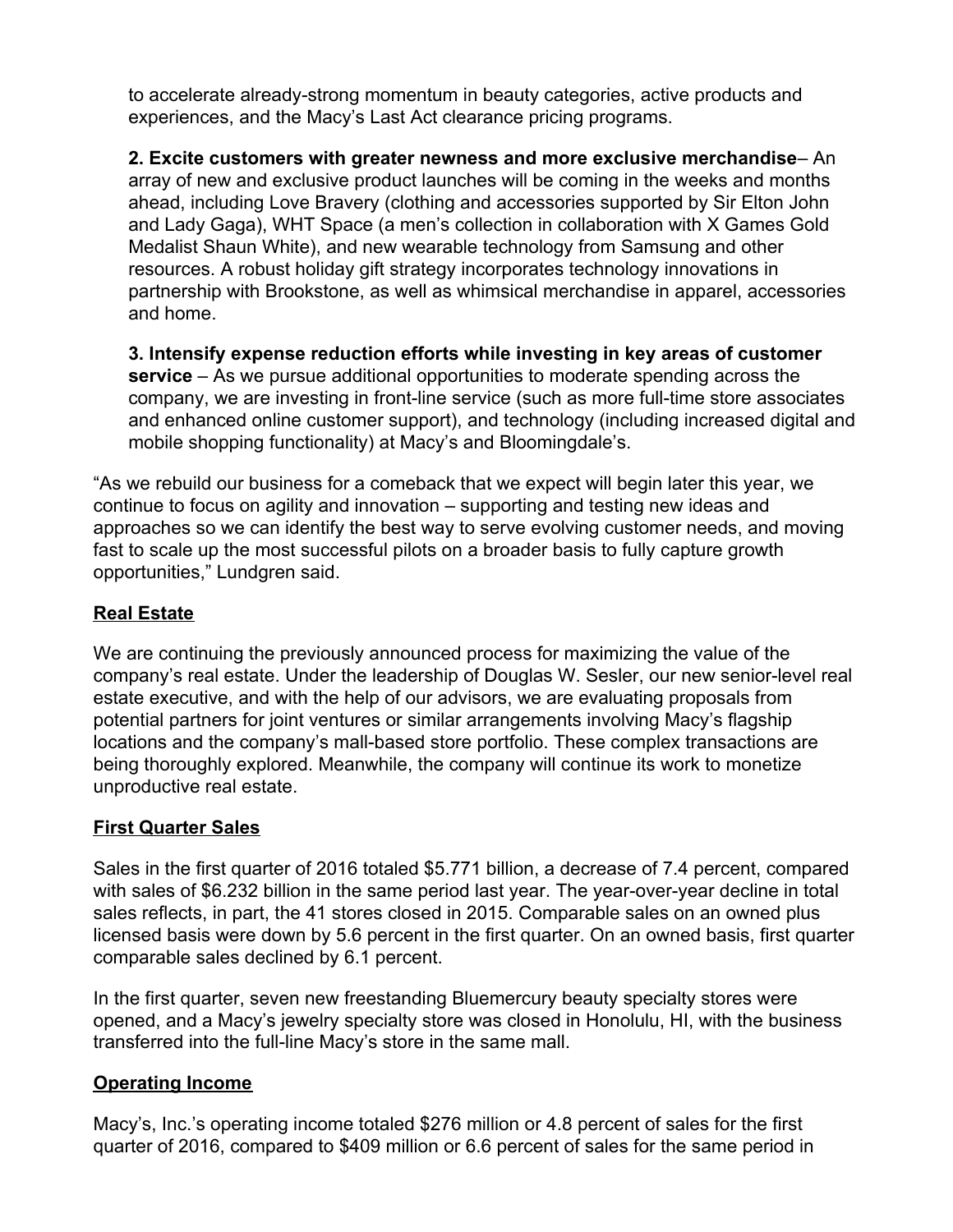2015. The \$276 million included non-cash settlement charges of \$13 million (\$9 million after tax, or 3 cents per diluted share) related to the company's retirement plans. Excluding this item, operating income for the first quarter of 2016 was \$289 million or 5.0 percent of sales.

#### **Cash Flow**

Net cash provided by operating activities was \$8 million in the first quarter of 2016, compared with \$53 million in the first quarter last year. Net cash used by investing activities in the first quarter of 2016 was \$211 million, compared with \$381 million a year ago. Investing activities in the first quarter of 2015 included the acquisition of Bluemercury. Net cash used by financing activities in the first quarter of 2016 was \$172 million, compared with \$409 million last year.

The company repurchased approximately 3.0 million shares of its common stock for a total of approximately \$129 million in the first quarter of 2016. This brings the remaining authorization outstanding, as of the end of the first quarter on April 30, 2016, to approximately \$1.9 billion, which the company can use to purchase common shares in the open market, in privately negotiated transactions or otherwise at any time and from time to time without prior notice.

#### **Dividend Increase**

Consistent with its previously-announced intention, Macy's, Inc.'s board of directors has authorized an increase in the quarterly dividend on Macy's common stock to 37.75 cents per share from the current 36 cents per share. The new dividend will be payable July 1, 2016, to shareholders of record at the close of business on June 15, 2016.

This represents the sixth increase in the dividend in the past five years. Over that period, the quarterly dividend has increased more than seven-fold from 5 cents per share to 37.75 cents per share.

## **Extended and Amended Bank Credit Facility**

On May 6, 2016, the company entered into a new \$1.5 billion, five-year Credit Agreement that will mature on May 6, 2021. It replaces a previous \$1.5 billion facility maturing in May 2018. Given Macy's, Inc.'s strong balance sheet, the company was able to extend the maturity of the agreement on similar terms.

#### **Looking Ahead**

Noting that the uncertain direction of consumer spending makes predictions of future performance difficult, Macy's, Inc. now expects full-year 2016 comparable sales on an owned plus licensed basis to decrease in the range of 3 percent to 4 percent, with comparable sales on an owned basis to be approximately 50 basis points lower. This compares with previous guidance for comparable sales on an owned plus licensed basis to decline by approximately 1 percent in fiscal 2016.

With top-line sales expected to remain below our initial expectations, the company has revised its guidance for earnings per diluted share (excluding settlement charges) in fiscal 2016 to a range of \$3.15 to \$3.40. This compares with previous guidance of \$3.80 to \$3.90 per diluted share in 2016.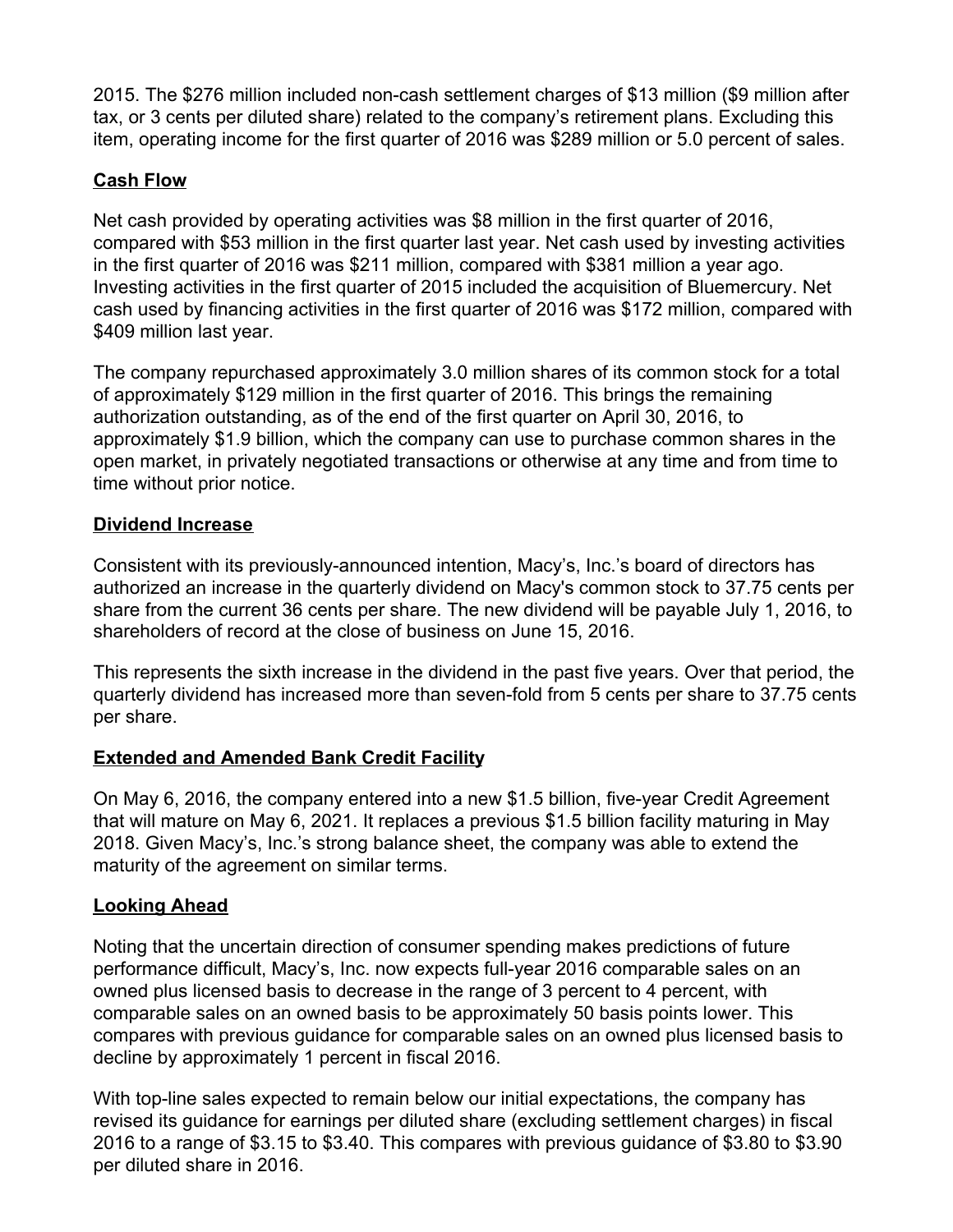In fiscal 2016, while Macy's, Inc. continues to review its store portfolio, the company expects to open a new Macy's store in Kapolei, HI, as well as approximately 42 additional Bluemercury locations (24 freestanding and 18 inside Macy's), 16 Macy's Backstage locations (one freestanding and 15 inside Macy's) and a Bloomingdale's Outlet store in Orange, CA. Announced new stores in future years include Macy's in Murray, UT (2017), a Macy's replacement store in Los Angeles, CA (2017), and Bloomingdale's in San Jose, CA (2018), and Norwalk, CT (2018). In addition, a new Bloomingdale's store is expected to open in 2017 in Kuwait, and new Macy's and Bloomingdale's stores are planned to open in Abu Dhabi, United Arab Emirates, in 2018 under license agreements with Al Tayer Group.

#### **Important Information Regarding Financial Measures**

Please see the final pages of this news release for important information regarding the calculation of the company's comparable sales and non-GAAP financial measures.

Macy's, Inc., with corporate offices in Cincinnati and New York, is one of the nation's premier retailers, with fiscal 2015 sales of \$27.079 billion. The company operates about 870 stores in 45 states, the District of Columbia, Guam and Puerto Rico under the names of Macy's, Bloomingdale's, Bloomingdale's Outlet, Macy's Backstage and Bluemercury, as well as the macys.com, bloomingdales.com and bluemercury.com websites. Bloomingdale's in Dubai is operated by Al Tayer Group LLC under a license agreement.

All statements in this press release that are not statements of historical fact are forwardlooking statements within the meaning of the Private Securities Litigation Reform Act of 1995. Such statements are based upon the current beliefs and expectations of Macy's management and are subject to significant risks and uncertainties. Actual results could differ materially from those expressed in or implied by the forward-looking statements contained in this release because of a variety of factors, including conditions to, or changes in the timing of, proposed transactions, prevailing interest rates and non-recurring charges, competitive pressures from specialty stores, general merchandise stores, off-price and discount stores, manufacturers' outlets, the Internet, mail-order catalogs and television shopping and general consumer spending levels, including the impact of the availability and level of consumer debt, the effect of weather and other factors identified in documents filed by the company with the Securities and Exchange Commission.

(NOTE: Additional information on Macy's, Inc., including past news releases, is available at [www.macysinc.com/pressroom](http://www.macysinc.com/pressroom). A webcast of Macy's, Inc.'s call with analysts and investors will be held today (May 11) at 9 a.m. (ET). (Note this is a new time for Macy's quarterly earnings conference calls, as was previously announced.) Macys, Inc.'s webcast is accessible to the media and general public via the company's website at [www.macysinc.com](http://www.macysinc.com). Analysts and investors may call in on 1-888-334-3032, passcode 1420119. A replay of the conference call can be accessed on the website or by calling 1- 888-203-1112 (same passcode) about two hours after the conclusion of the call.

#### **MACY'S, INC.**

Consolidated Statements of Income (Unaudited) (Note 1)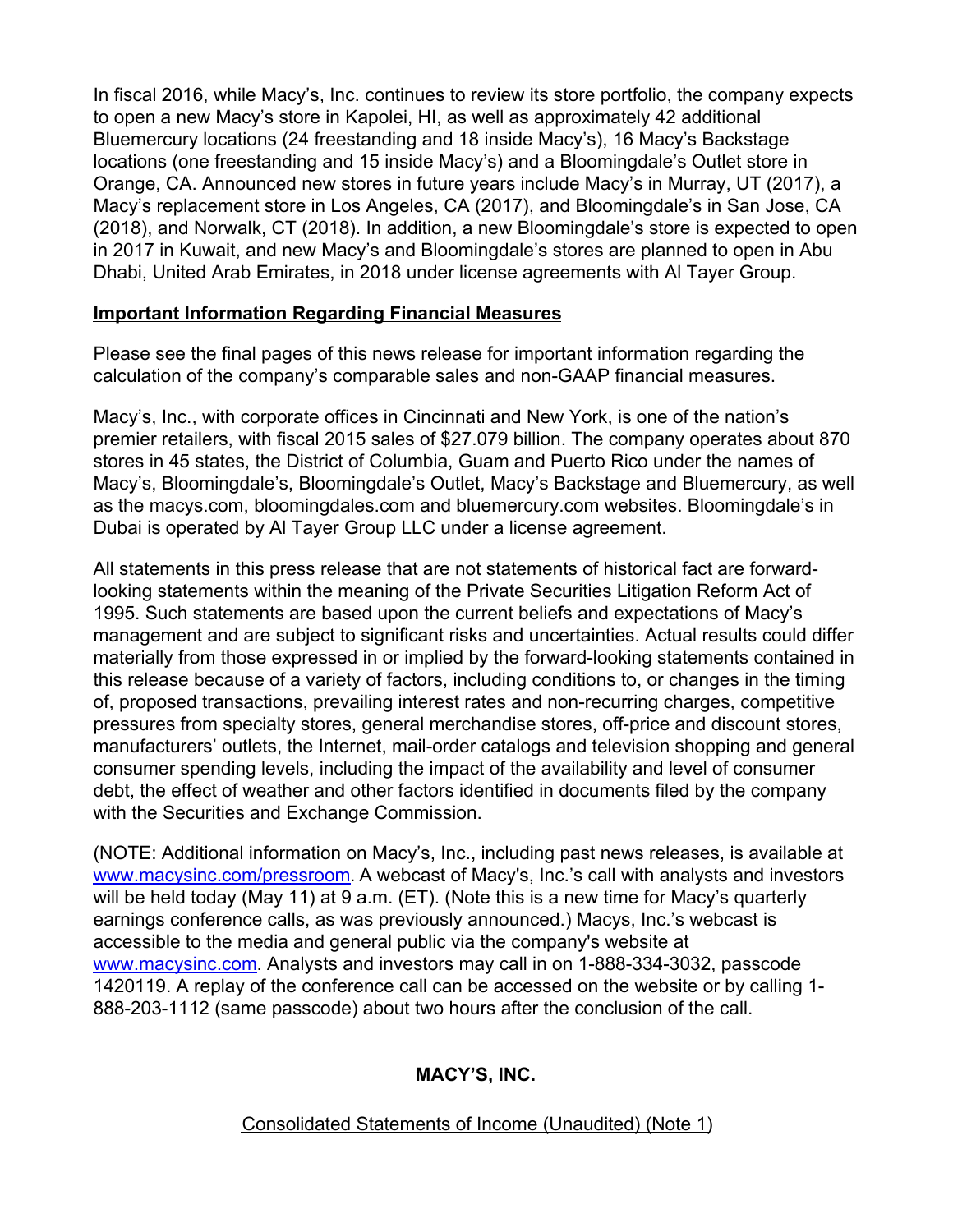|                                                                         |           | 13 Weeks Ended<br>April 30, 2016 | 13 Weeks Ended<br>May 2, 2015 |            |  |
|-------------------------------------------------------------------------|-----------|----------------------------------|-------------------------------|------------|--|
|                                                                         | $%$ to    |                                  |                               | $%$ to     |  |
|                                                                         | \$        | Net sales                        | \$                            | Net sales  |  |
| Net sales                                                               | \$5,771   |                                  | \$6,232                       |            |  |
| Cost of sales (Note 2)                                                  | 3,516     | 60.9%                            | 3,800                         | 61.0%      |  |
| Gross margin                                                            | 2,255     | 39.1%                            | 2,432                         | 39.0%      |  |
| Selling, general and administrative expenses                            | (1,966)   | $(34.1\%)$                       | (2,023)                       | $(32.4\%)$ |  |
| Settlement charges (Note 3)                                             | (13)      | $(0.2\%)$                        |                               | $-$ %      |  |
| Operating income                                                        | 276       | 4.8%                             | 409                           | 6.6%       |  |
| Interest expense – net                                                  | (98)      |                                  | (95)                          |            |  |
| Income before income taxes                                              | 178       |                                  | 314                           |            |  |
| Federal, state and local income tax expense (Note<br>4)                 | (63)      |                                  | (121)                         |            |  |
| Net income                                                              | 115       |                                  | 193                           |            |  |
| Net loss attributable to noncontrolling interest                        | 1         |                                  |                               |            |  |
| Net income attributable to Macy's, Inc.<br>shareholders                 | \$<br>116 |                                  | 193<br>\$                     |            |  |
| Basic earnings per share attributable to Macy's,<br>Inc. shareholders   | \$<br>.37 |                                  | \$<br>.57                     |            |  |
| Diluted earnings per share attributable to Macy's,<br>Inc. shareholders | \$<br>.37 |                                  | .56<br>\$                     |            |  |
| Average common shares:<br><b>Basic</b>                                  | 310.6     |                                  | 340.7                         |            |  |

# (All amounts in millions except percentages and per share figures)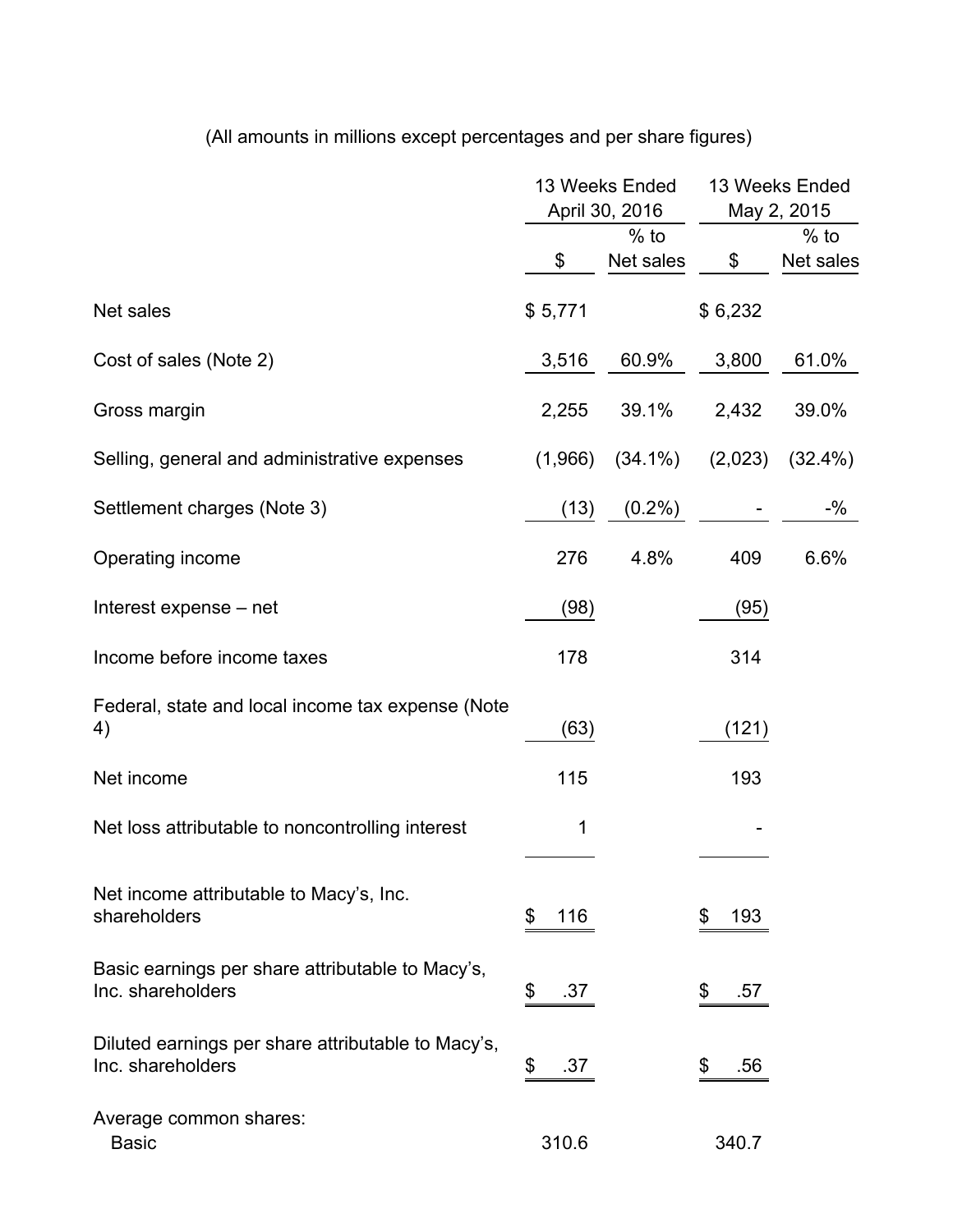| <b>Diluted</b>                          | 313.5 | 346.5 |
|-----------------------------------------|-------|-------|
| End of period common shares outstanding | 308.4 | 337.6 |
| Depreciation and amortization expense   | -260  | 259   |

#### **MACY'S, INC.**

#### Consolidated Statements of Income (Unaudited)

Notes:

- (1) Because of the seasonal nature of the retail business, the results of operations for the 13 weeks ended April 30, 2016 and May 2, 2015 (which do not include the Christmas season) are not necessarily indicative of such results for the fiscal year.
- (2) Merchandise inventories are valued at the lower of cost or market using the last-in, firstout (LIFO) retail inventory method. Application of the LIFO retail inventory method did not result in the recognition of any LIFO charges or credits affecting cost of sales for the 13 weeks ended April 30, 2016 or May 2, 2015.
- (3) For the 13 weeks ended April 30, 2016, includes \$13 million on a pre-tax basis, or \$9 million after tax or \$.03 per diluted share attributable to Macy's, Inc., of non-cash settlement charges relating to the Company's defined benefit retirement plans. These charges result from an increase in lump sum distributions associated with store closings, a voluntary separation program and organizational restructuring, in addition to periodic distribution activity.
- (4) Federal, state and local income taxes differ from the federal income tax statutory rate of 35%, principally because of the effect of state and local taxes, including the settlement of various tax issues and tax examinations.

#### **MACY'S, INC.**

Consolidated Balance Sheets (Unaudited)

(millions)

| April 30, | January 30, | May 2, |
|-----------|-------------|--------|
| 2016      | 2016        | 2015   |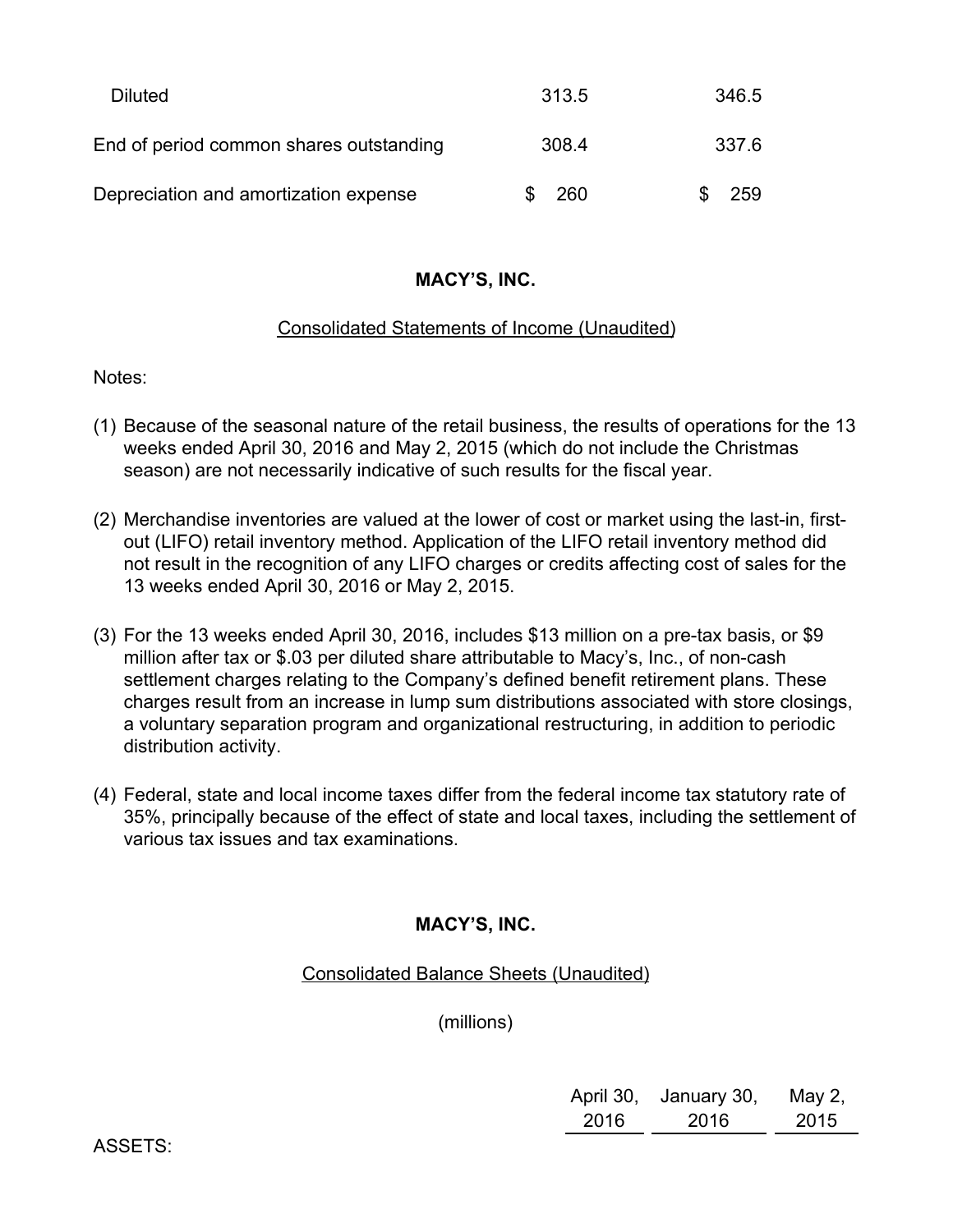Current Assets:

| Cash and cash equivalents                         | $\boldsymbol{\mathsf{S}}$ | 734 \$       | 1,109 \$  | 1,509  |
|---------------------------------------------------|---------------------------|--------------|-----------|--------|
| Receivables                                       |                           | 436          | 558       | 259    |
| Merchandise inventories                           |                           | 5,738        | 5,506     | 5,929  |
| Income tax receivable                             |                           | 19           |           |        |
| Prepaid expenses and other current assets         |                           | 490          | 479       | 471    |
| <b>Total Current Assets</b>                       |                           | 7,417        | 7,652     | 8,168  |
| Property and Equipment – net                      |                           | 7,475        | 7,616     | 7,712  |
| Goodwill                                          |                           | 3,897        | 3,897     | 3,897  |
| Other Intangible Assets - net                     |                           | 511          | 514       | 531    |
| <b>Other Assets</b>                               |                           | 898          | 897       | 710    |
| <b>Total Assets</b>                               |                           | 20,198 \$    | 20,576 \$ | 21,018 |
| LIABILITIES AND SHAREHOLDERS' EQUITY:             |                           |              |           |        |
| <b>Current Liabilities:</b>                       |                           |              |           |        |
| Short-term debt                                   | $\mathfrak{S}$            | 642 \$       | 642 \$    | 76     |
| Merchandise accounts payable                      |                           | 2,052        | 1,526     | 2,386  |
| Accounts payable and accrued liabilities          |                           | 2,690        | 3,333     | 2,411  |
| Income taxes                                      |                           |              | 227       | 74     |
| <b>Total Current Liabilities</b>                  |                           | 5,384        | 5,728     | 4,947  |
| Long-Term Debt                                    |                           | 6,990        | 6,995     | 7,229  |
| <b>Deferred Income Taxes</b>                      |                           | 1,536        | 1,477     | 1,456  |
| <b>Other Liabilities</b>                          |                           | 2,134        | 2,123     | 2,179  |
| Shareholders' Equity:                             |                           |              |           |        |
| Macy's, Inc.                                      |                           | 4,148        | 4,250     | 5,207  |
| Noncontrolling interest                           |                           | 6            | 3         |        |
| <b>Total Shareholders' Equity</b>                 |                           | 4,154        | 4,253     | 5,207  |
| <b>Total Liabilities and Shareholders' Equity</b> |                           | $$20,198$ \$ | 20,576 \$ | 21,018 |

Note: Certain reclassifications were made to prior year's amounts to conform with the classifications of such amounts in the most recent years.

# **MACY'S, INC.**

## Consolidated Statements of Cash Flows (Unaudited)

# (millions)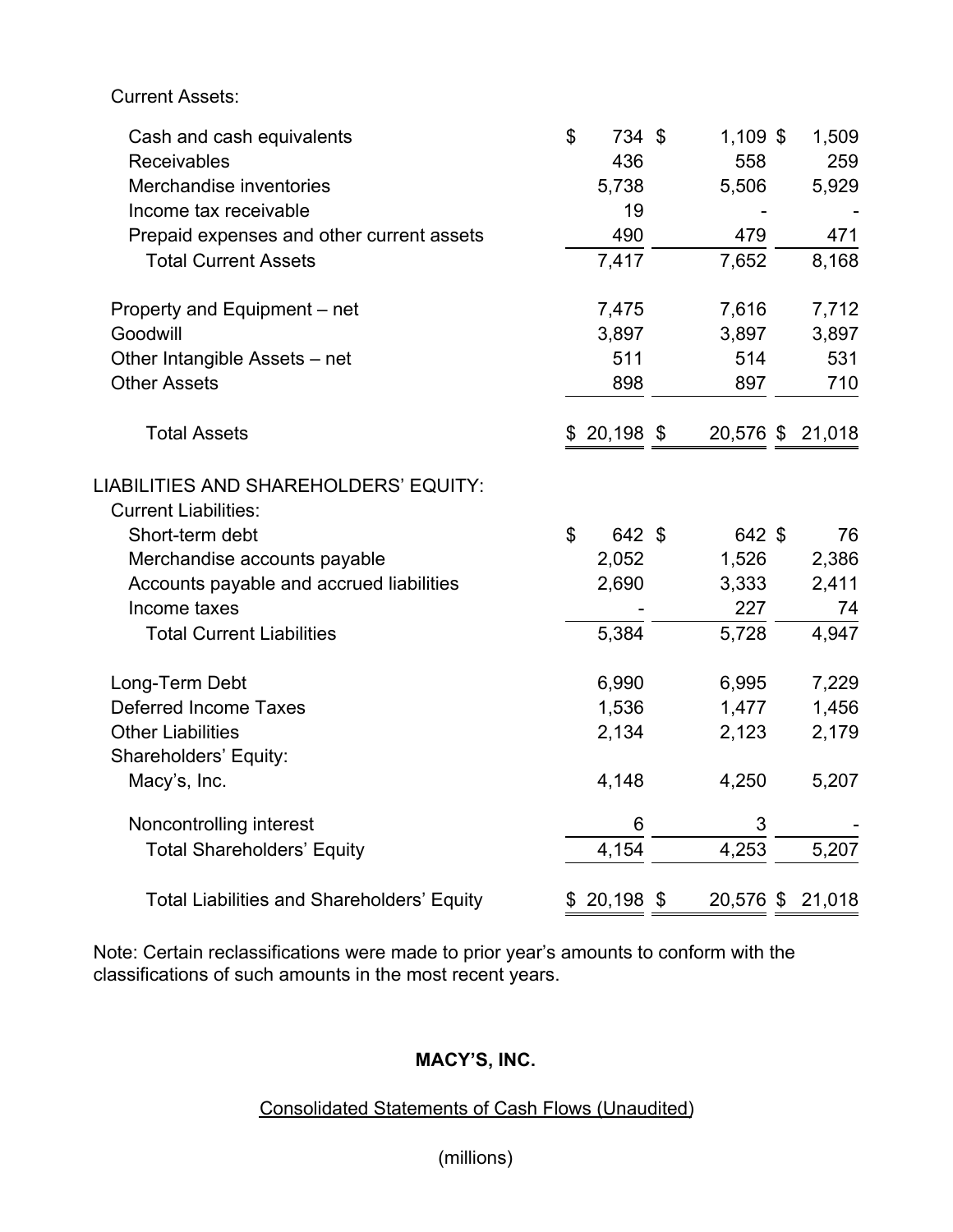|                                                        |    | April 30, 2016 |    | 13 Weeks Ended 13 Weeks Ended<br>May 2, 2015 |  |
|--------------------------------------------------------|----|----------------|----|----------------------------------------------|--|
| Cash flows from operating activities:                  |    |                |    |                                              |  |
| Net income                                             | \$ | 115            | \$ | 193                                          |  |
| Adjustments to reconcile net income to net cash        |    |                |    |                                              |  |
| provided by operating activities:                      |    |                |    |                                              |  |
| Settlement charges                                     |    | 13             |    |                                              |  |
| Depreciation and amortization                          |    | 260            |    | 259                                          |  |
| Stock-based compensation expense                       |    | 16             |    | 18                                           |  |
| Amortization of financing costs and premium on         |    |                |    |                                              |  |
| acquired debt                                          |    | (1)            |    | (1)                                          |  |
| Changes in assets and liabilities:                     |    |                |    |                                              |  |
| Decrease in receivables                                |    | 122            |    | 167                                          |  |
| Increase in merchandise inventories                    |    | (232)          |    | (483)                                        |  |
| Increase in prepaid expenses and other current         |    |                |    |                                              |  |
| assets                                                 |    | (22)           |    | (42)                                         |  |
| Increase in other assets not separately identified     |    |                |    |                                              |  |
| Increase in merchandise accounts payable               |    | 461            |    | 691                                          |  |
| Decrease in accounts payable, accrued liabilities      |    |                |    |                                              |  |
| and other items not separately identified              |    | (513)          |    | (513)                                        |  |
| Decrease in current income taxes                       |    | (246)          |    | (222)                                        |  |
| Increase (decrease) in deferred income taxes           |    | 53             |    | (6)                                          |  |
| Decrease in other liabilities not separately           |    |                |    |                                              |  |
| identified                                             |    | (18)           |    | (8)                                          |  |
| Net cash provided by operating activities              |    | 8              |    | 53                                           |  |
| Cash flows from investing activities:                  |    |                |    |                                              |  |
| Purchase of property and equipment                     |    | (153)          |    | (180)                                        |  |
| Capitalized software                                   |    | (75)           |    | (63)                                         |  |
| Acquisition of Bluemercury, Inc., net of cash acquired |    |                |    | (212)                                        |  |
| Disposition of property and equipment                  |    | 16             |    | 4                                            |  |
| Other, net                                             |    | 1              |    | 70                                           |  |
| Net cash used by investing activities                  |    | (211)          |    | (381)                                        |  |
| Cash flows from financing activities:                  |    |                |    |                                              |  |
| Debt repaid                                            |    | (3)            |    | (3)                                          |  |
| Dividends paid                                         |    | (112)          |    | (106)                                        |  |
| Increase (decrease) in outstanding checks              |    | 43             |    | (41)                                         |  |
| Acquisition of treasury stock                          |    | (130)          |    | (359)                                        |  |
| Issuance of common stock                               |    | 26             |    | 100                                          |  |
| Proceeds from noncontrolling interest                  |    | 4              |    |                                              |  |
| Net cash used by financing activities                  |    | (172)          |    | (409)                                        |  |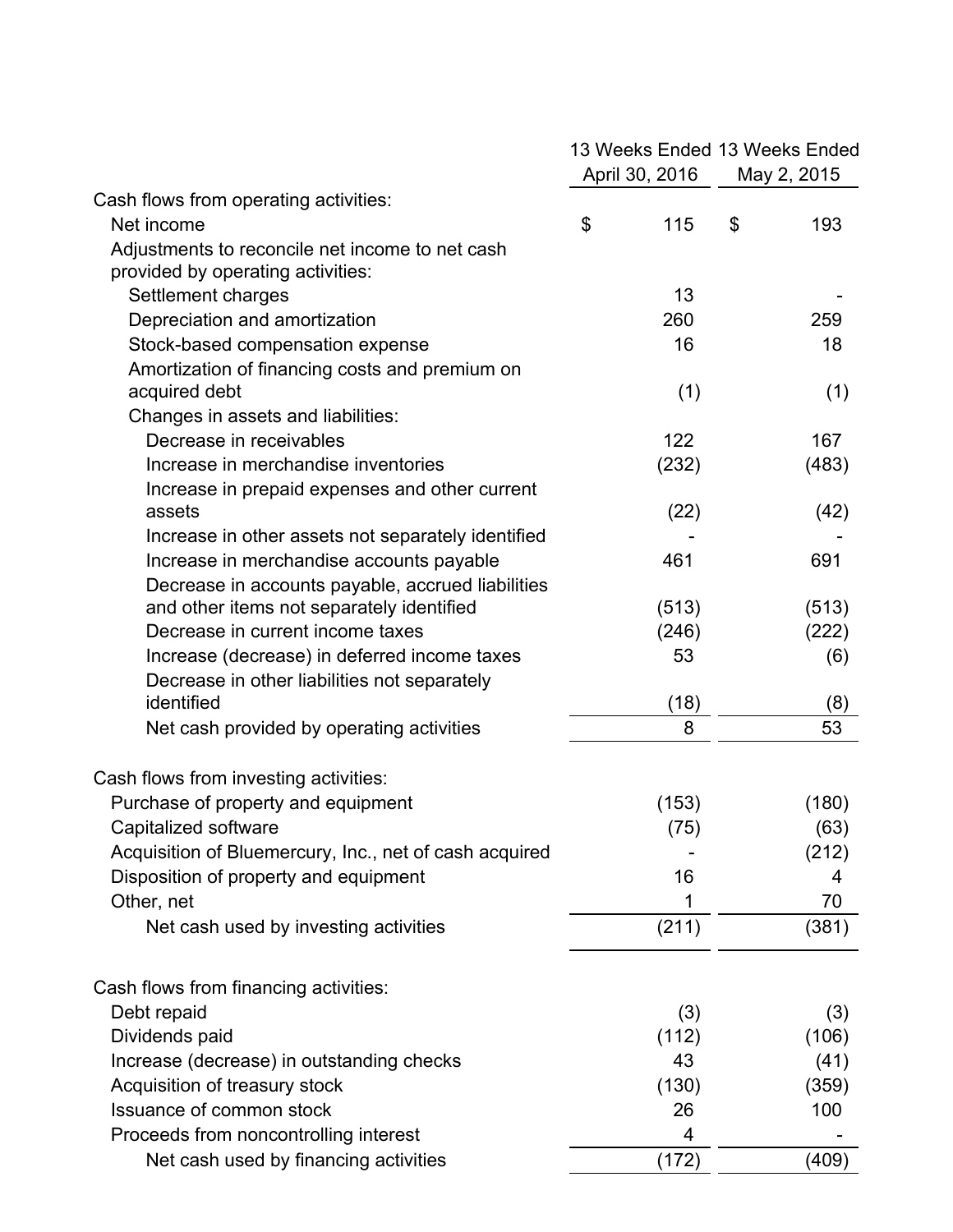| Net decrease in cash and cash equivalents<br>Cash and cash equivalents at beginning of period | (375)<br>1.109 |     | (737)<br>2,246 |  |  |
|-----------------------------------------------------------------------------------------------|----------------|-----|----------------|--|--|
| Cash and cash equivalents at end of period                                                    | \$<br>734      | \$. | 1,509          |  |  |

Note: Certain reclassifications were made to prior year's amounts to conform with the classifications of such amounts in the most recent years.

#### **MACY'S, INC.**

#### Important Information Regarding Non-GAAP Financial Measures

(All amounts in millions except percentages)

The Company reports its financial results in accordance with generally accepted accounting principles (GAAP). However, management believes that certain non-GAAP financial measures provide users of the Company's financial information with additional useful information in evaluating operating performance. See the table below for supplemental financial data and a corresponding reconciliation to the most directly comparable GAAP financial measures. This non-GAAP financial measure should be viewed as supplementing, and not as an alternative or substitute for, the Company's financial results prepared in accordance with GAAP. Certain of the items that may be excluded or included in this non-GAAP financial measure may be significant items that could impact the Company's financial position, results of operations and cash flows and should therefore be considered in assessing the Company's actual financial condition and performance. Additionally, the amounts received by the Company on account of sales of departments licensed to third parties are limited to commissions received on such sales. The methods used by the Company to calculate its non-GAAP financial measures may differ significantly from methods used by other companies to compute similar measures. As a result, any non-GAAP financial measures presented herein may not be comparable to similar measures provided by other companies.

Macy's, Inc. believes that providing changes in comparable sales on an owned plus licensed basis, which includes the impact of growth in comparable sales of departments licensed to third parties supplementally to its results of operations calculated in accordance with GAAP assists in evaluating the Company's ability to generate sales growth, whether through owned businesses or departments licensed to third parties, on a comparable basis, and in evaluating the impact of changes in the manner in which certain departments are operated.

> 13 Weeks Ended April 30, 2016